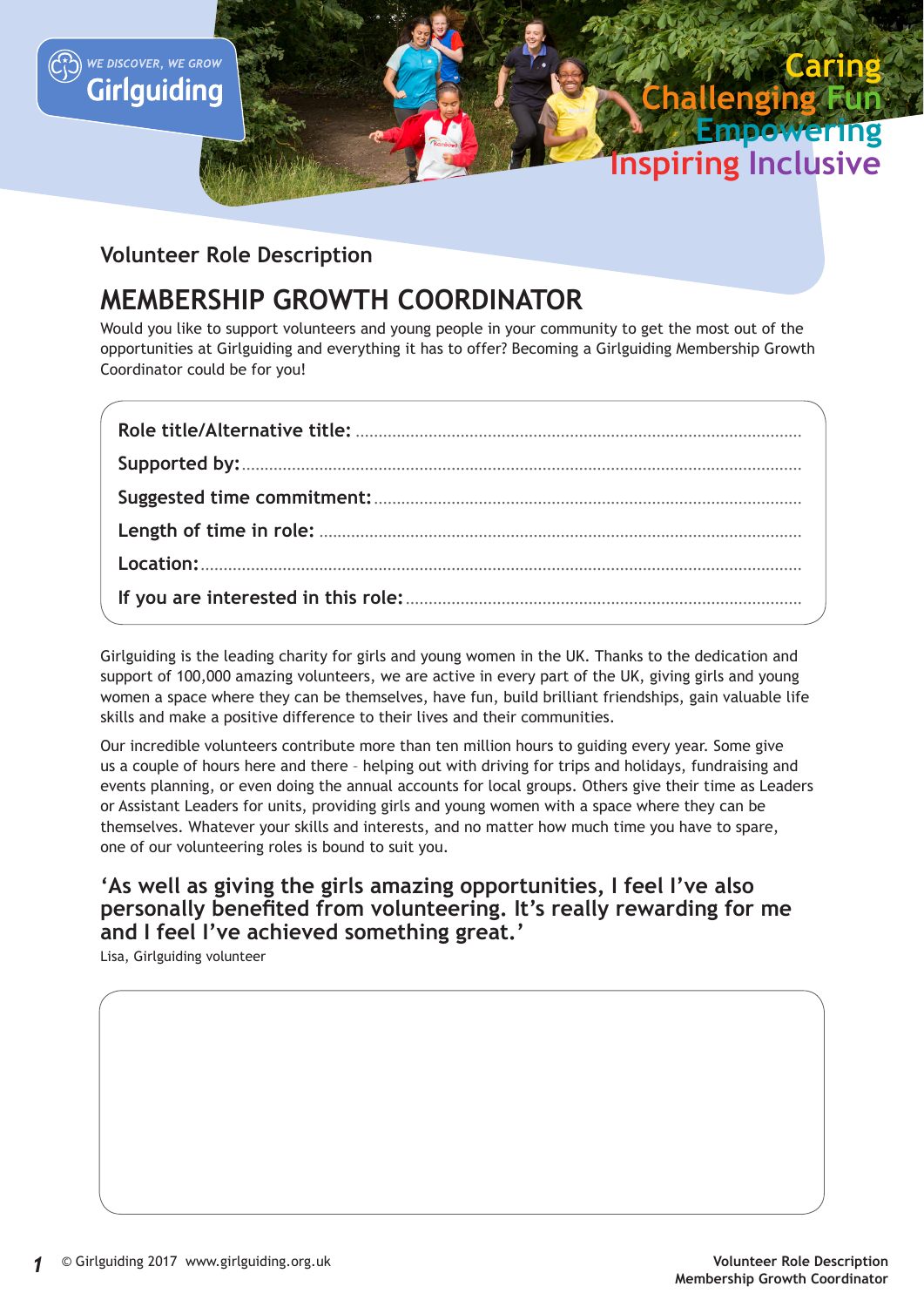# **MEMBERSHIP GROWTH COORDINATOR**

#### **Level: Division/County/Country/Region**

#### **Who can do this role?**

Membership Growth Coordinators can be any adult over 18 years old. They should already be, or be willing to become, a member of Girlguiding.

#### **Do I need a qualification?**

You don't need a specific qualification to become a Coordinator and you will be provided with training on a particular subject depending on your specialism.

#### **What is the purpose of this role?**

A Coordinator is a designated point of contact for a particular element of the guiding programme: for qualifications, communications or for a particular event. A Coordinator is appointed by the relevant Commissioner and may not necessarily be a specialist. However, you should be able to use your excellent organisational skills to support girls and volunteers to access more opportunities for development, challenge and adventure.

Coordinators are responsible for ensuring that their area of specialism is organised and all relevant people are aware of their roles within that area. As a Coordinator, you will attend meetings and have regular contact with other Coordinators, teams at other levels and Leaders.

As Membership Growth Coordinator, you will work with the Commissioner and area team to grow guiding, reaching more girls and adult volunteers with the opportunities that Girlguiding has to offer.

# **What will I do in the role?**

The list below outlines the general responsibilities of a Membership Growth Coordinator, but you will be working within a wider team and responsibilities may vary with.

#### **General**

- Provide ongoing administrative support to the Country/Region, County or Division by coordinating and organising matters related to growing guiding, often by email.
- Lead on the day-to-day tasks in managing your area of expertise, working with and supporting the local Commissioner and Advisers on implementing activity.
- Demonstrate a working knowledge of and enthusiasm for your specialism.
- Support Leaders to provide a safe girl-only space where girls and young women can discover their full potential through all areas of the programme.
- Attend level-specific meetings and events as appropriate.
- Work with the Trainer Coordinator and Trainers to ensure there are adequate training opportunities for Leaders and other volunteers.
- Administer any applicable training or qualifications in your area of responsibility.
- Keep up to date with new resources and programme initiatives, and use them as appropriate.
- Complete relevant training for the role and ensure the wider team's skills are up to date.
- Manage a local budget, liaising with the level Treasurer and Commissioner as necessary.
- Work with the Commissioner, staff team and appropriate committees/working groups to create and implement a Membership Growth or Growing Guiding action plan, with targeted and achievable actions.
- Use Go! and Join Us data to understand the current membership profile and to identify areas within the guiding area that need targeted support.
- Work with Communications and PR Advisers to ensure that strong and positive messages, supporting Growing Guiding, are incorporated into media work.
- $\bullet$  Ensure that internal communications with Commissioners, Advisers and Leaders highlight the need to incorporate Growing Guiding into everyday guiding activity. Make appropriate use of the internal Growing Guiding key messages.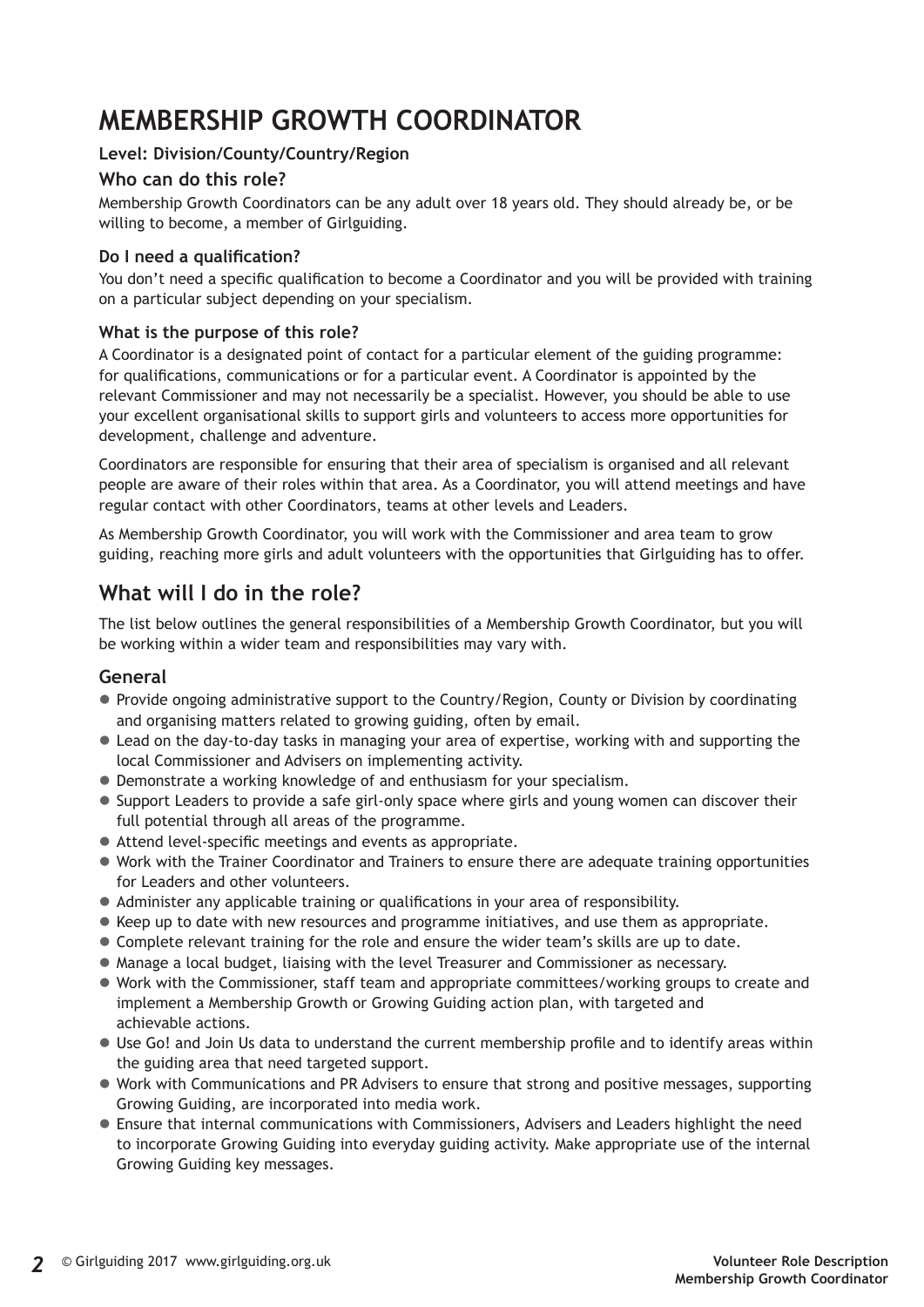#### **Being part of your local guiding area**

- $\bullet$  Be part of a local Girlguiding community, by attending local team meetings and maintaining a good relationship with other volunteers.
- $\bullet$  Develop and maintain clear communications with the local Commissioner and relevant Advisers/Coordinators.
- Maintain clear channels of communication with other members within your designated area.
- $\bullet$  Promote local, national and international opportunities available within guiding as well as externally, and encourage young members to take part.
- Promote and encourage members to engage in different development opportunities available within your area of specialism.

#### **Being part of Girlguiding**

- $\bullet$  Be committed to undertaking relevant training.
- Learn about the structure of Girlguiding and how your responsibilities and position fit within it.
- Be willing to learn about Girlguiding's national and local strategic aims and how these are being delivered locally.
- Learn about Girlguiding's policies and Code of Conduct.
- Be an ambassador for the values of Girlguiding.

#### **Promoting Girlguiding**

- Represent the Division, County or Country/Region at events where possible.
- Promote a positive image of Girlguiding at public events.
- Familiarise yourself with Girlguiding's key messages and promote these in your external communications.

## **What will Girlguiding do for me?**

- Provide a thorough and appropriate induction to the role and organisation.
- $\bullet$  Help to develop skills and abilities to perform the role by providing relevant training opportunities (including e-learning where possible).
- z Provide guidance via *The Guiding Manual*.
- Provide support and development from fellow volunteers, including a local Commissioner.
- $\bullet$  Host meetings and events to share information at a local level.
- Reimburse agreed expenses (agreed locally and may differ around the UK).
- Provide references.
- Provide a clear complaints procedure and support to resolve problems or disagreements.

### **Am I right for the role?**

Girlguiding Advisers and Coordinators provide essential support to help members get the most out of the Girlguiding programme and promote our activities. While we can offer you training and support we would expect you to possess the personal qualities outlined below.

#### **Personal qualities**

- An open and approachable manner.
- Reliable and trustworthy.
- Creative and enthusiastic.
- A commitment to ongoing personal development.